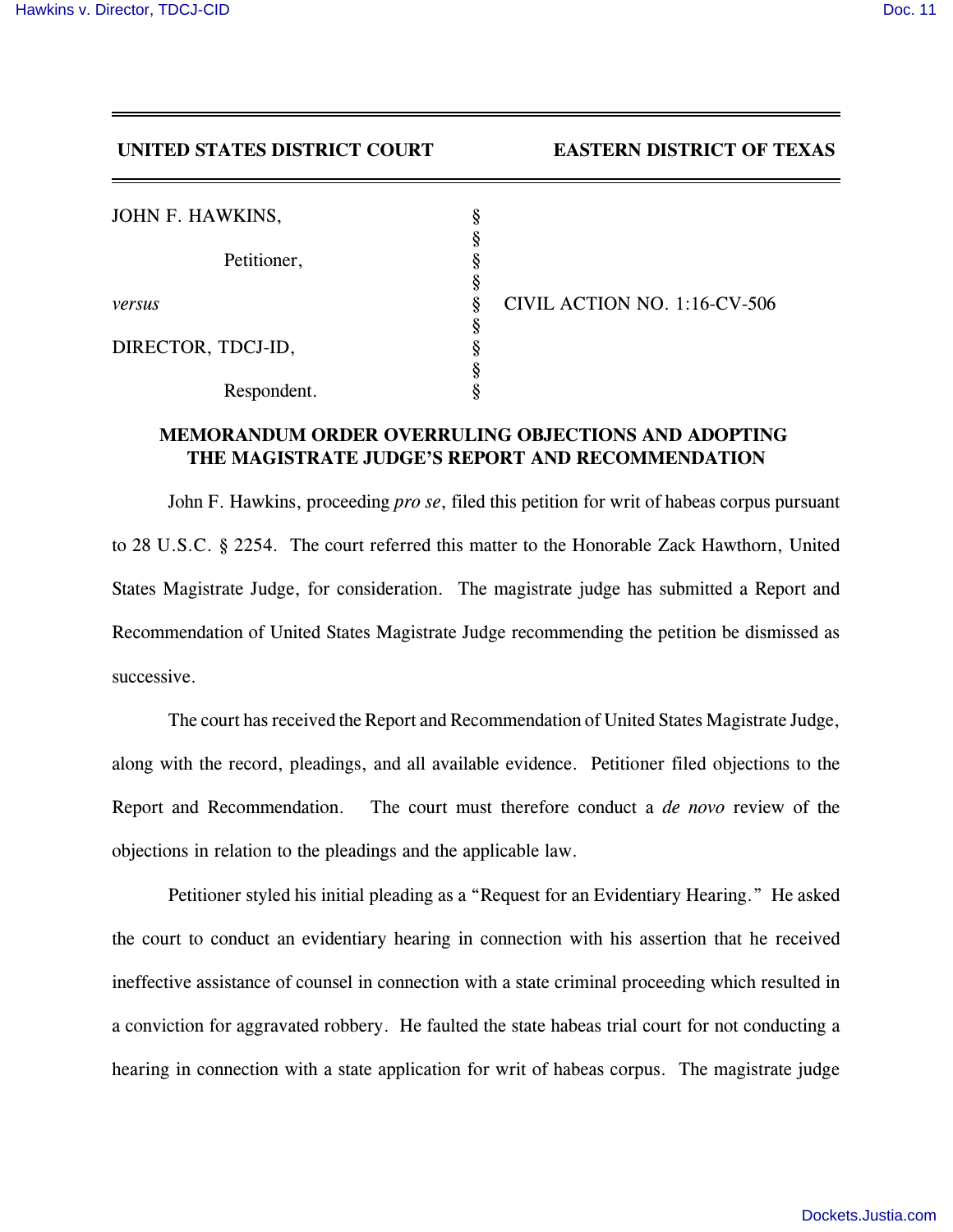construed the filing as a petition for writ of habeas corpus. After observing that a previous petition challenging the same conviction had been dismissed as barred by the applicable statute of limitations, the magistrate judge concluded that the current petition should be dismissed as successive.

In his objections, petitioner states he has satisfied the applicable statutory standard and is entitled to an evidentiary hearing. However, this court could only conduct an evidentiary hearing in connection with a properly filed petition for writ of habeas corpus. As a prior petition challenging petitioner's aggravated robbery conviction was dismissed as barred by the applicable statute of limitations, this court could only consider a petition challenging the same conviction if the United States Court of Appeals for the Fifth Circuit had granted petitioner permission to proceed with a successive petition. *In re Flowers*, 595 F.3d 204, 205 (5th Cir. 2009). Petitioner does not allege he has received such permission. This court therefore lacks jurisdiction to entertain a challenge to his aggravated robbery conviction.

## **ORDER**

Accordingly, the objections filed by the parties are **OVERRULED**. The findings of fact and conclusions of law of the magistrate judge are correct and the report of the magistrate judge is **ADOPTED**. A final judgment will be entered denying the petition.

In addition, the court is of the opinion petitioner is not entitled to a certificate of appealability. An appeal from a final judgment denying habeas relief may not proceed without such a certificate. *See* 28 U.S.C. § 2253. To be entitled to a certificate of appealability, the petitioner must make a substantial showing of the denial of a federal constitutional right. *See Slack v. McDaniel*, 529 U.S. 473, 483-84 (2000). To make a substantial showing, the petitioner need